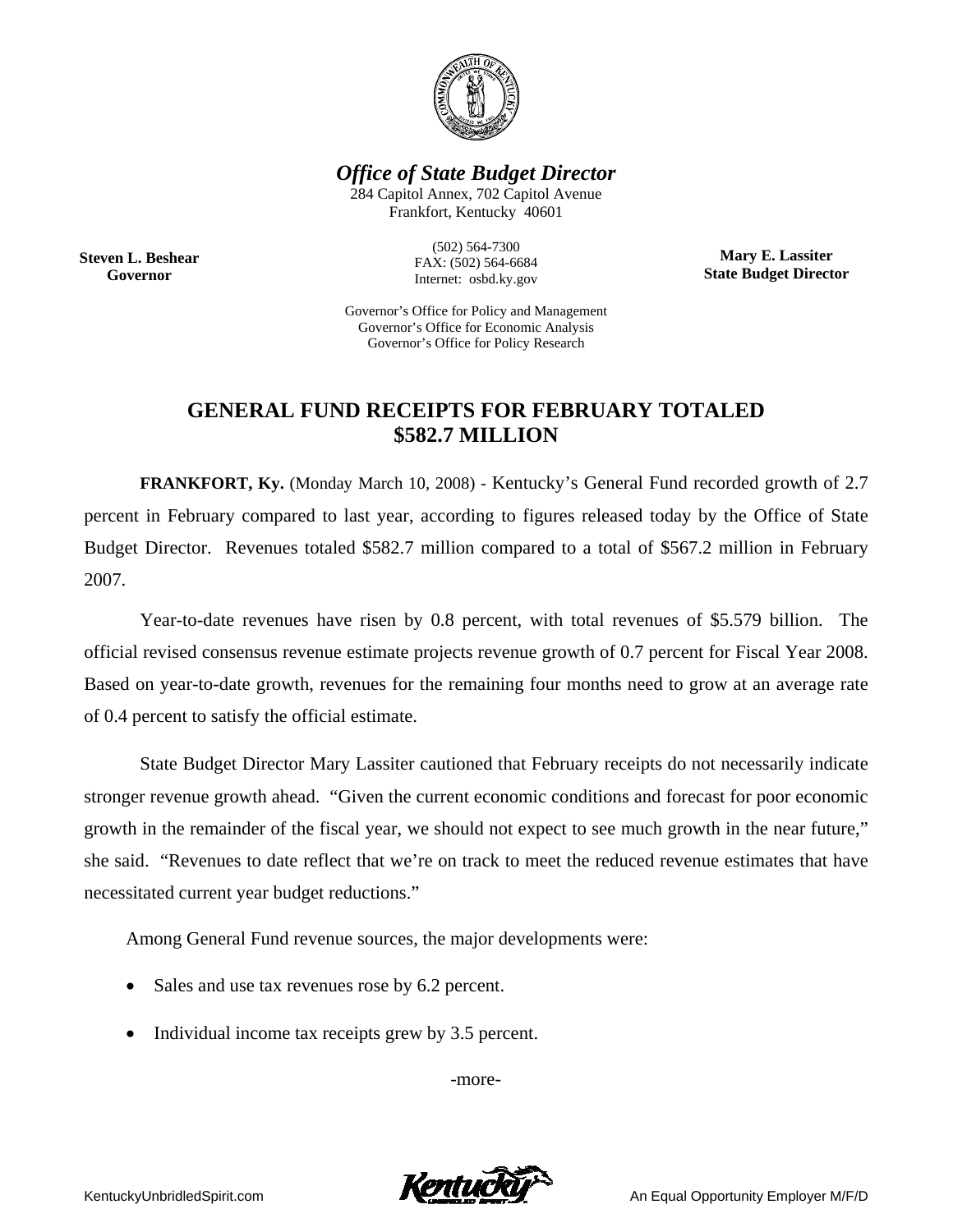- The corporation income tax recorded a negative \$16,965 in receipts, primarily due to a high level of refunds.
- Coal severance tax revenue expanded by 6.5 percent.
- Property taxes grew by 16.4 percent due to differences in timing between this year and last year.
- Cigarette taxes were up 8.5 percent from last February.

Revenue from the Kentucky Lottery was up by 6.7 percent compared to last year.

The Road Fund grew moderately in February, rising by 7.2 percent with total receipts of \$110.9 million. So far in this fiscal year, the Road Fund is up by 7.0 percent, higher than the growth (4.6 percent) required by the revised consensus revenue estimate. Based on year-to-date receipts, revenues must rise by 0.3 percent in the remaining four months of the fiscal year to meet the estimate.

Among the major Road Fund accounts, motor fuels taxes rose 1.5 percent in February. The motor vehicle usage tax grew by 14.1 percent in February, continuing the growth the tax has seen in recent months. License and privilege taxes were up 13.1 percent in February due to strong growth in motor vehicle license and weight distance taxes. Non-tax receipts rose by 102.4 percent principally due to higher investment income.

-30-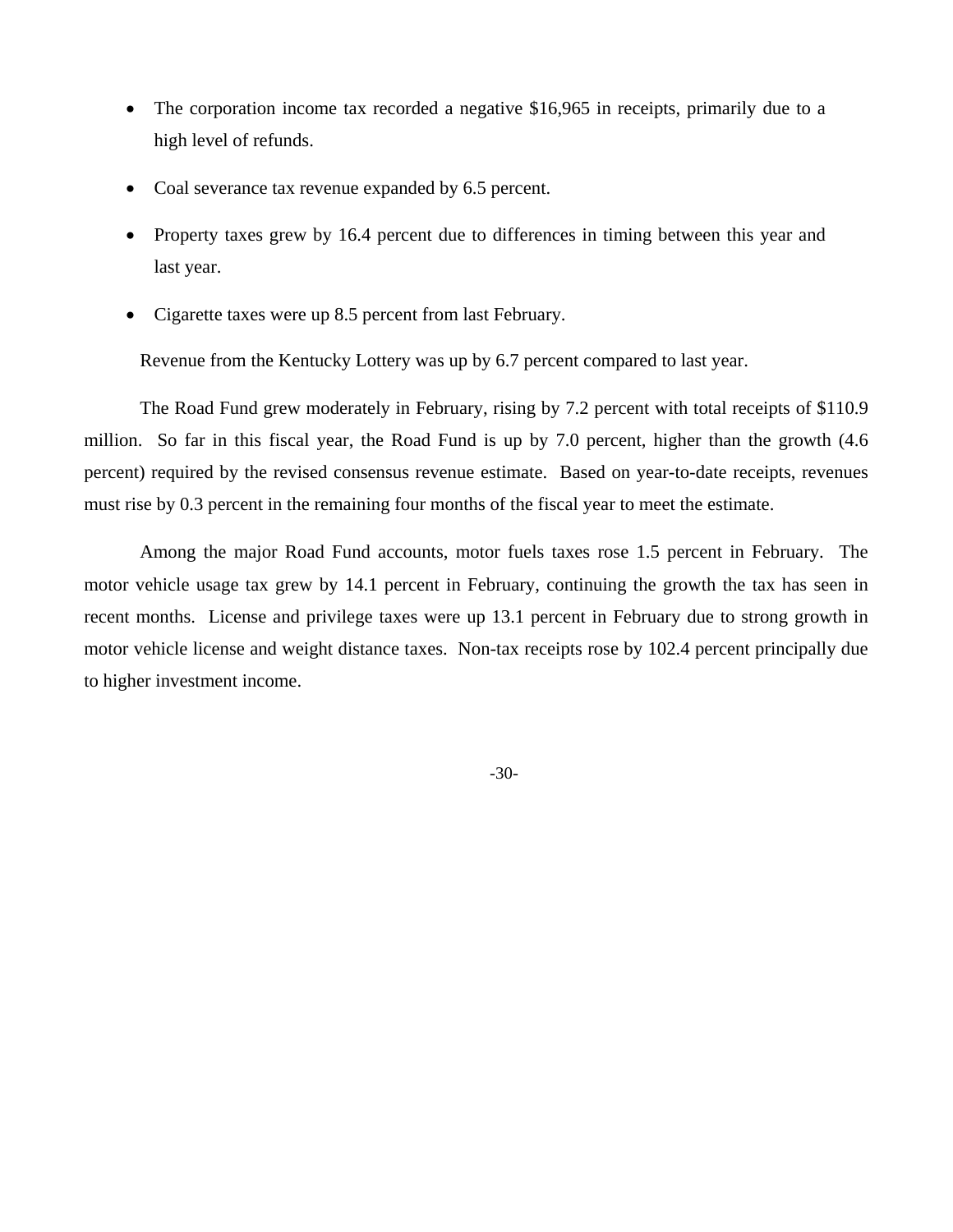## **KENTUCKY STATE GOVERNMENT REVENUE 1. GENERAL FUND REVENUE**

|                                        | <b>FEBRUARY</b> |               |                          | <b>JULY THROUGH FEBRUARY</b> |                 |           |  |
|----------------------------------------|-----------------|---------------|--------------------------|------------------------------|-----------------|-----------|--|
|                                        | 2008            | 2007          | % Change                 | FY 2008                      | FY 2007         | % Change  |  |
| <b>TOTAL GENERAL FUND</b>              | \$582,718,628   | \$567,160,370 | 2.7%                     | \$5,578,819,128              | \$5,533,176,278 | 0.8%      |  |
| <b>Tax Receipts</b>                    | \$564,683,042   | \$544,253,896 | 3.8%                     | \$5,372,756,405              | \$5,335,967,877 | 0.7%      |  |
| Sales and Gross Receipts               | \$254,440,681   | \$238,551,723 | 6.7%                     | \$2,243,868,885              | \$2,170,406,475 | 3.4%      |  |
| <b>Beer Consumption</b>                | 447,756         | 450,138       | $-0.5\%$                 | 4,344,605                    | 4,192,300       | 3.6%      |  |
| <b>Beer Wholesale</b>                  | 3,353,163       | 2,949,240     | 13.7%                    | 33,590,614                   | 31,018,155      | 8.3%      |  |
| Cigarette                              | 12,849,088      | 11,843,282    | 8.5%                     | 113,438,095                  | 110,428,671     | 2.7%      |  |
| <b>Distilled Spirits Case Sales</b>    | 7,275           | 5,978         | 21.7%                    | 70,931                       | 66,827          | 6.1%      |  |
| <b>Distilled Spirits Consumption</b>   | 719,449         | 609,788       | 18.0%                    | 7,082,029                    | 6,790,546       | 4.3%      |  |
| <b>Distilled Spirits Wholesale</b>     | 1,793,114       | 1,396,023     | 28.4%                    | 18,141,699                   | 16,949,859      | 7.0%      |  |
| Insurance Premium                      | 22,918,710      | 21,765,325    | 5.3%                     | 63,974,651                   | 60,947,666      | 5.0%      |  |
| Pari-Mutuel                            | 131,381         | 154,130       | $-14.8%$                 | 2,418,439                    | 2.573.607       | $-6.0%$   |  |
| Race Track Admission                   | 0               | 5,205         | $-100.0%$                | 177,415                      | 187,426         | $-5.3%$   |  |
| Sales and Use                          | 205,511,540     | 193,587,386   | 6.2%                     | 1,948,407,387                | 1,888,758,449   | 3.2%      |  |
| <b>Wine Consumption</b>                | 156,408         | 138,862       | 12.6%                    | 1,614,373                    | 1,579,873       | 2.2%      |  |
| Wine Wholesale                         | 791,875         | 623,493       | 27.0%                    | 8,174,575                    | 7,672,681       | 6.5%      |  |
| <b>Telecommunications Tax</b>          | 5,096,348       | 4,435,758     | 14.9%                    | 36,457,957                   | 33,688,248      | 8.2%      |  |
| <b>Other Tobacco Products</b>          | 664,575         | 587,113       | 13.2%                    | 5,976,116                    | 5,552,169       | 7.6%      |  |
| License and Privilege                  | \$34,433,250    | \$29,143,839  | 18.1%                    | \$242,269,094                | \$195,809,600   | 23.7%     |  |
| Alc. Bev. License Suspension           | 87,220          | 26,000        | 235.5%                   | 588,490                      | 316,301         | 86.1%     |  |
| Coal Severance                         | 18,942,972      | 17,791,842    | 6.5%                     | 147,802,711                  | 147,270,636     | 0.4%      |  |
| <b>Corporation License</b>             | (2,534,179)     | 2,409,607     | $---$                    | 1,695,064                    | 7,800,302       | $-78.3%$  |  |
| Corporation Organization               | 26,450          | 3,460         | 664.5%                   | 233,732                      | 67,613          | 245.7%    |  |
| <b>Occupational Licenses</b>           | 9,216           | 11,903        | $-22.6%$                 | 77,504                       | 105,343         | $-26.4%$  |  |
| Oil Production                         | 833,678         | 503,717       | 65.5%                    | 6,053,351                    | 4,106,125       | 47.4%     |  |
| Race Track License                     | 0               | 3,850         | $-100.0%$                | 189,785                      | 279,300         | $-32.0%$  |  |
| <b>Bank Franchise Tax</b>              | 11,183,728      | 3,815,893     | 193.1%                   | 11,482,458                   | 4,945,733       | 132.2%    |  |
| <b>Driver License Fees</b>             | 51,793          | 64,050        | $-19.1%$                 | 407,313                      | 401,526         | 1.4%      |  |
| <b>Minerals Severance</b>              | 864,063         | 659,319       | 31.1%                    | 11,953,477                   | 10,311,609      | 15.9%     |  |
| <b>Natural Gas Severance</b>           | 3,577,778       | 3,854,198     | $-7.2%$                  | 20,211,771                   | 20,205,110      | 0.0%      |  |
| <b>Limited Liability Entity</b>        | 1,390,532       | 0             | ---                      | 41,573,438                   | $\Omega$        |           |  |
| Income                                 | \$234,985,327   | \$244,193,333 | $-3.8%$                  | \$2,402,062,395              | \$2,495,427,692 | $-3.7%$   |  |
| Corporation                            | (16, 965)       | 17,090,800    | $\overline{\phantom{a}}$ | 273,714,766                  | 568,084,995     | $-51.8\%$ |  |
| Individual                             | 235,002,292     | 227,102,533   | 3.5%                     | 2,128,347,629                | 1,927,342,696   | 10.4%     |  |
| Property                               | \$31,088,918    | \$26,706,700  | 16.4%                    | \$422,572,918                | \$422,182,869   | 0.1%      |  |
| <b>Building &amp; Loan Association</b> | 170,757         | 0             | $\overline{a}$           | 268,608                      | 425,552         | $-36.9%$  |  |
| General - Real                         | 12,790,869      | 12,922,661    | $-1.0%$                  | 224,248,466                  | 215,793,072     | 3.9%      |  |
| General - Tangible                     | 15,930,393      | 12,205,261    | 30.5%                    | 149,496,733                  | 147,287,296     | 1.5%      |  |
| <b>Omitted &amp; Delinquent</b>        | 1,656,820       | (1,796,687)   | $\scriptstyle \cdots$    | 14,262,179                   | 20,520,763      | $-30.5%$  |  |
| <b>Public Service</b>                  | 222,843         | 3,136,562     | $-92.9%$                 | 33,445,462                   | 37,331,067      | $-10.4%$  |  |
| Other                                  | 317,237         | 238,904       | 32.8%                    | 851,470                      | 825,117         | 3.2%      |  |
| Inheritance                            | \$6,554,030     | \$2,413,704   | 171.5%                   | \$37,584,736                 | \$29,302,487    | 28.3%     |  |
| Miscellaneous                          | \$3,180,836     | \$3,244,597   | -2.0%                    | \$24,398,377                 | \$22,838,755    | 6.8%      |  |
| <b>Legal Process</b>                   | 2,125,675       | 2,323,183     | $-8.5%$                  | 16,229,369                   | 16,419,956      | $-1.2%$   |  |
| T. V. A. In Lieu Payments              | 1,055,161       | 918,640       | 14.9%                    | 8,168,698                    | 6,362,765       | 28.4%     |  |
| Other                                  | 0               | 2,773         | $-100.0\%$               | 310                          | 56,034          | $-99.4%$  |  |
| <b>Nontax Receipts</b>                 | \$17,882,458    | \$22,055,180  | $-18.9%$                 | \$199,503,846                | \$188,007.862   | 6.1%      |  |
| <b>Departmental Fees</b>               | 2,936,171       | 2,792,451     | 5.1%                     | 19,671,816                   | 17,813,288      | 10.4%     |  |
| <b>PSC Assessment Fee</b>              | 5,802           | 9,175         | $-36.8%$                 | 10,667,153                   | 12,296,269      | $-13.2%$  |  |
| Fines & Forfeitures                    | 2,628,594       | 2,676,262     | $-1.8%$                  | 18,773,237                   | 17,052,252      | 10.1%     |  |
| Interest on Investments                | 105,896         | 142,919       | $-25.9%$                 | 1,028,498                    | 949,725         | 8.3%      |  |
| Lottery                                | 16,000,000      | 15,000,000    | 6.7%                     | 123,761,591                  | 118,125,113     | 4.8%      |  |
| Sale of NO <sub>x</sub> Credits        | 540,000         | 98,750        | 446.8%                   | 4,855,000                    | 512,100         | 848.1%    |  |
| Miscellaneous                          | (4,334,005)     | 1,335,623     |                          | 20,746,551                   | 21,259,115      | $-2.4%$   |  |
| Redeposit of State Funds               | \$153,128       | \$851,294     | $-82.0%$                 | \$6,558,876                  | \$9,200,540     | $-28.7%$  |  |